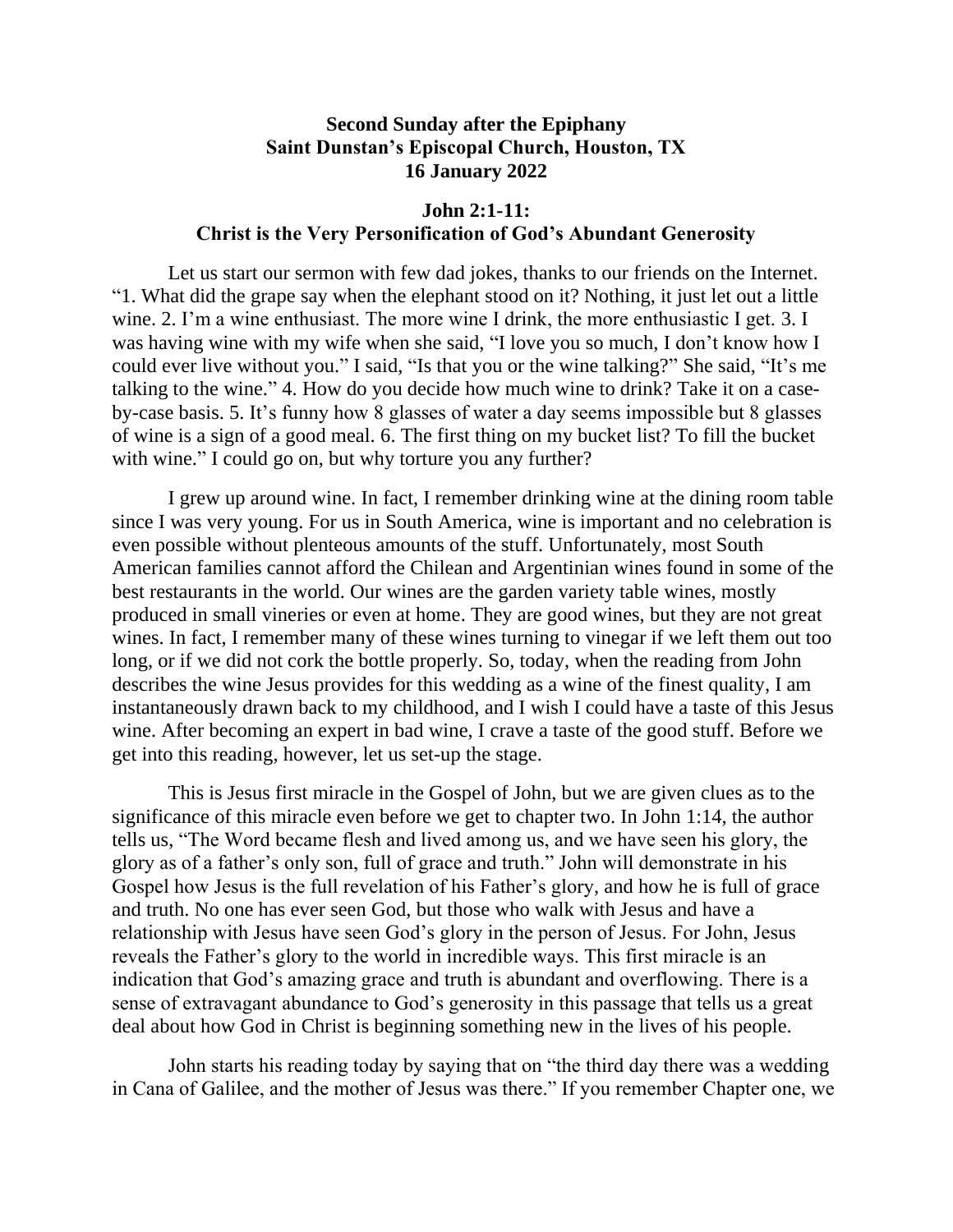know that Jesus has just called many of his disciples, including Nathanael, who is from Cana. So, presumably, Jesus and his disciples are already in the area and have been invited to this wedding. As you know, weddings at this time in Palestine are 7-day affairs, with many people coming and going as they are able. Usually, the expensive wine is consumed first and the cheap, inexpensive wine is consumed a few days later, "after the guests have become drunk." It is the responsibility of the wedding planner or steward of the feast to coordinate and make sure there is enough wine for all guests for the seven days. Apparently, this wedding planner did not plan well and they ran out of wine. This, of course, would have cause a great embarrassment for the couple, their families, the steward and the groom's closest friends, who are responsible for providing the food and drink for the feast.

John tells us that the mother of Jesus was also at the party. It is very interesting that in the Gospel of John the mother of Jesus is not mentioned by name, and she only appears in two places: here at this scene, at the very beginning of Jesus public ministry, and then later at the foot of the cross as she watches him die. She acts as book ends for the beginning and the end of Jesus earthly ministry. John tells us that she said to Jesus, "They have no wine." And Jesus said to her, "Woman, what concern is that to you and to me? My hour has not yet come." I find this interaction very funny, because I remember calling my mother, "woman" sometimes. It would go something like this, "I can never make you happy, woman!" or "There you go again with your *cantaleta,* woman!" (*Cantaleta* is Spanish for nagging). It was not an act of disrespect, but rather a sign of intimacy. In fact, Jesus' response denotes a bit of humor and closeness between him and Mary. We don't know what Mary had seen in Jesus, but we know that she was convinced there was something he could do. By now, she had come to believe that this Jesus truly was filled with the Father's glory and could act in wondrous ways. It is for this reason, that she humorously tells the attendants "Do whatever he tells you."

This story is rich with symbolism and we could preach a number of sermons on it. For now, let us continue with the story. We are told that there were six jars for the Jewish rites of purification, each one containing between 20 and 30 gallons. And here we begin to see how Jesus reveals the Father's glory in amazing abundance: Jesus orders that all the jars be filled with water, even though just one or two jars would have sufficed. In fact, they are to be filled "to the brim." He then sends a sample to the steward, who did not know where this wine had come from. We are told that this was exceptionally good wine, perhaps the best the steward had ever tasted. Jesus provides wine of amazing quality and in great quantity. He provides wine of a quality that is above and beyond what would have been expected. This gesture "revealed his glory" and the disciples believed in him. This gesture tells us something about his identity and vocation: Identity in that Christ is the very impersonation of God's abundant generosity. Vocation because radical generosity will ultimately lead him to a cross. Christ will go all the way. His love knows no bounds. Generosity is one of his main attributes.